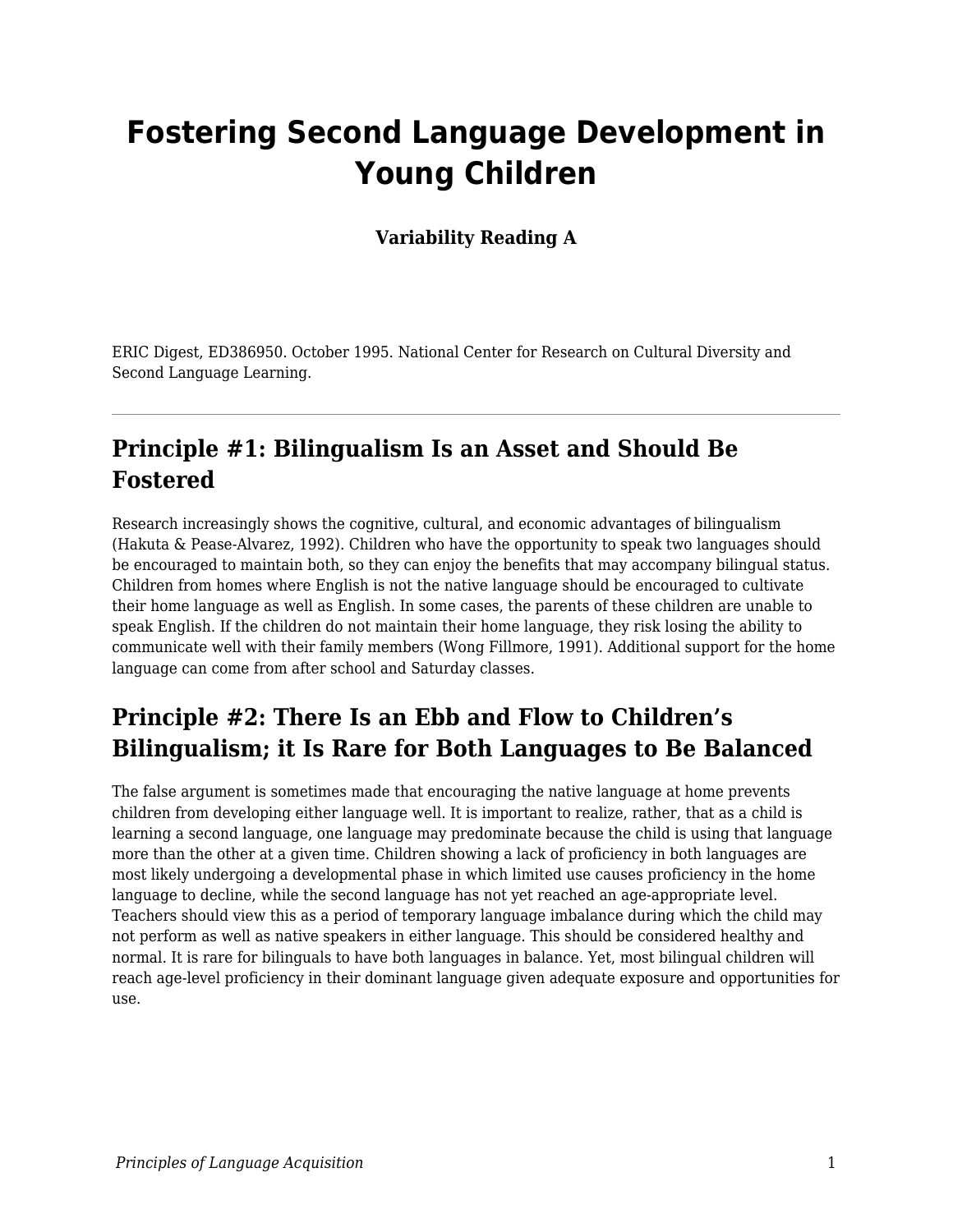## **Principle #3: There Are Different Cultural Patterns in Language Use**

Language minority children from different cultural backgrounds may experience culture conflict in school because their ways of learning and communicating are different from the routines of the classroom. Teachers can identify these differences through classroom communication patterns. For example, some children may not participate verbally in classroom activities because in their home culture calling attention to oneself and showing one's knowledge are regarded as overly assertive and even arrogant forms of behavior (Philips, 1972). Likewise, some children might be embarrassed by a teacher saying, "You should be proud of yourself"; more effective praise for them might be, "Your family will be proud of you." By validating the students' cultures and using communication patterns familiar to them, teachers provide a much richer and more effective approach to culturally sensitive instruction than by focusing on occasional celebrations of the history and traditions of different ethnic groups. Children will feel validated in the classroom if they are encouraged to acclimate gradually through daily affirmation of their learning styles and communication patterns.

## **Principle #4: For Some Bilingual Children, Code-Switching Is a Normal Language Phenomenon**

While some children acquiring a second language appear at first to confuse the two languages, codeswitching is, in fact, a normal aspect of second language acquisition. Young bilingual children tend to insert single items from one language into the other (McClure, 1977), primarily to resolve ambiguities and clarify statements. Children over nine and adults, however, tend to switch languages at the phrase or sentence level, typically to convey social meanings. Studies of code-switching in adults show it to be a sophisticated, rule-governed communicative device used to achieve goals such as conveying emphasis or establishing cultural identity. Children acquiring a second language are learning to switch languages in the sophisticated manner they hear in their homes and communities. Teachers should not hesitate to switch languages to accommodate the language and culture of their students. The goal must always be to communicate, rather than adhere to rigid rules about which language can be used in a given circumstance or at a given time.

## **Principle #5: Children Come to Learn Second Languages in Many Different Ways**

Children become bilingual in different ways, the two most common being simultaneous acquisition of two languages and successive acquisition of a second language. A child under the age of three who is exposed to two languages usually experiences simultaneous acquisition. If the child is exposed to the second language at an older age, successive acquisition usually occurs. The rate of acquisition varies depending on the amount of exposure and support the child receives as well as on individual differences.

Four types of bilingualism that fall into the two ways of learning languages have been identified.

For types 1 and 2, children have had high exposure to both languages at an early age.

*Type 1, Simultaneous Bilingualism*, refers to children who have early exposure to both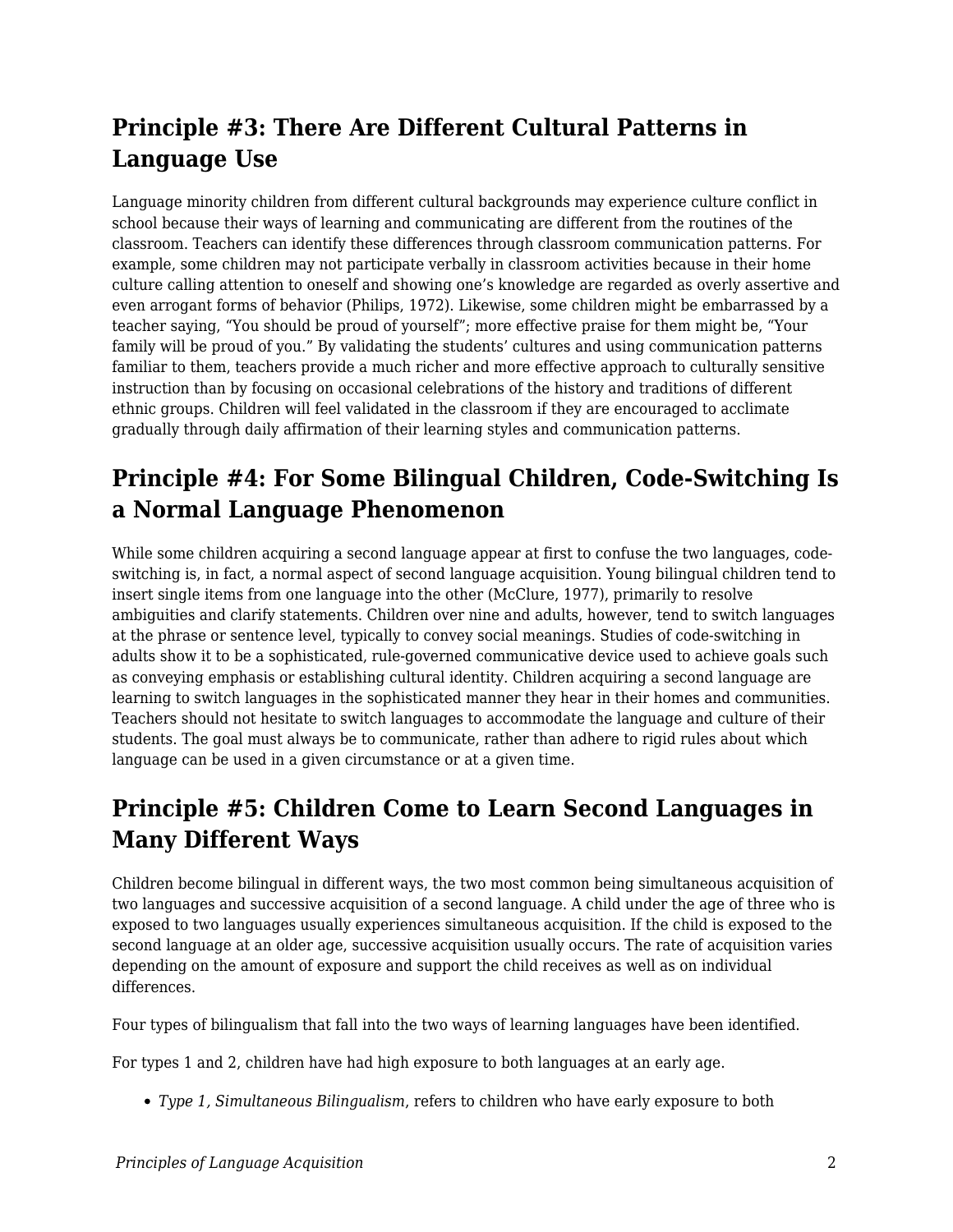languages and are given ample opportunities to use both.

*Type 2, Receptive Bilingualism*, refers to children who have high exposure to a second language but have little opportunity to use or practice it.

For types 3 and 4, children are learning the second language sequentially, after they have learned their first language.

- *Type 3, Rapid Successive Bilingualism*, refers to children who have had little exposure to a second language before entering school but have ample opportunity to use it once they enter.
- *Type 4, Slow Successive Bilingualism*, refers to children who have had little exposure to a second language and who have or avail themselves of few opportunities and have low motivation to use it.

While these four generally describe the second language acquisition process, the complexity of bilingualism can produce other variances.

#### **Principle #6: Language is Used to Communicate Meaning**

Children will internalize a second language more readily if they are asked to engage in meaningful activities that require using the language. For children who are learning English as a second language, it is important that the teacher gauge which aspects of the language the child has acquired and which ones are still to be mastered. Wong Fillmore (1985) recommends a number of steps that teachers can use to engage their students:

- Use demonstrations, modeling, role-playing.
- Present new information in the context of known information.
- Paraphrase often.
- Use simple structures, avoid complex structures.
- Repeat the same sentence patterns and routines.
- Tailor questions for different levels of language competence and participation.

#### **Principle #7: Language Flourishes Best in a Language-Rich Environment**

Teachers of children with limited English proficiency need to be good models of language use. In particular, they should encourage children to practice English as much as possible and provide reinforcement by expanding on the children's vocabulary repertoire and by speaking coherently. It is important for children learning English to interact with others in the classroom as much as possible. Speaking with their peers will give them a stronger reason for communicating. Second language learners also need to be exposed to meaningful literacy activities. This is especially important for children from homes where literacy activities may be rare. It is vital for teachers to make reading and writing appealing and significant to the children. They should encourage students to write about people, places, or activities that are important to them. Such topics will motivate students to take risks with the language that they might not take with artificial or meaningless subjects.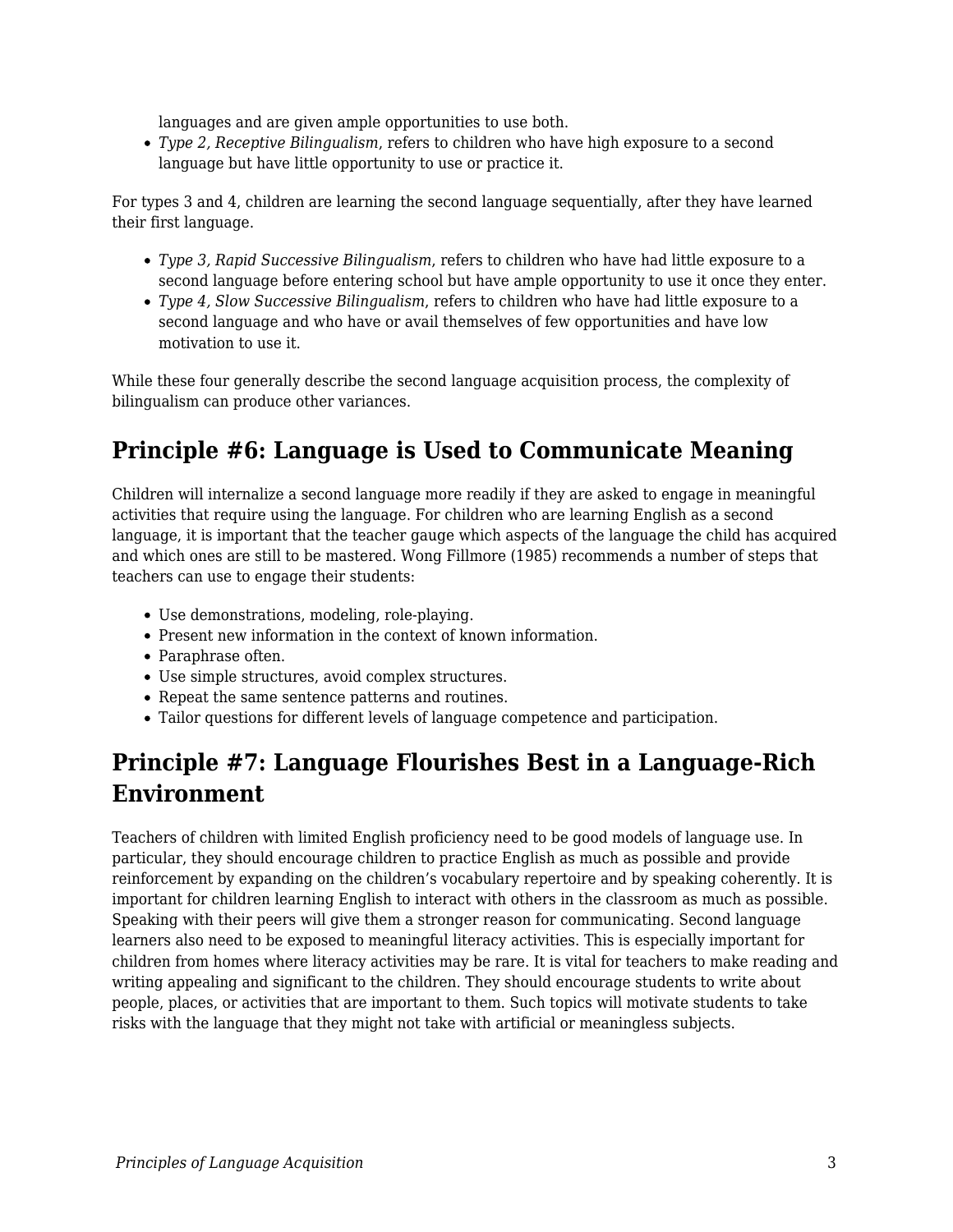## **Principle #8: Children Should Be Encouraged to Experiment With Language**

Learning a second language is similar to learning a first language in that a child needs to experiment and produce utterances that may be inaccurate yet reflect normal language development. In this way, the child is attempting to figure out the patterns and rules that govern the language. To correct the child's speech, teachers should rephrase or expand on what the child has already said. Feedback from peers will also help the children determine which phrases are right and wrong. While children may appear to be making more mistakes during experimentation, they are actually learning to internalize chunks of appropriate speech. They test these chunks of language by using them in situations that may or may not be appropriate. The feedback they receive helps them determine whether they have guessed correctly.

#### **Conclusion**

If current demographic trends continue, more teachers will face culturally and linguistically diverse students in their classrooms. These teachers need to understand the process of second language acquisition and how to alter their instructional styles to meet their students' needs. Adjustments in instruction, however, should not include a lowering of standards for these children. Instead, teachers should be encouraged to keep their standards high and to develop methods that will promote the achievement of all their students as they become competent, literate adults.

#### **References**

Hakuta, K., & Pease-Alvarez, L. (1992). Enriching our views of bilingualism and bilingual education. Educational Researcher, 21, 4–6.

McClure, E. F. (1977). Aspects of code-switching in the discourse of bilingual Mexican-American children (Tech. Rep. No. 44). Cambridge, MA: Berancek and Newman.

Philips, S. (1972). Participant structures and communicative competence: Warm Springs children in community and the classroom. In C. B. Cazden, V. P. John, & D. Hymes (Eds.), Functions of language in the classroom. New York: Teachers College Press.

Wong Fillmore, L. (1985). Second language learning in children: A proposed model. In R. Eshch & J. Provinzano (Eds.), Issues in English language development. Rosslyn, VA: National Clearinghouse for Bilingual Education.

Wong Fillmore, L. (1991). When learning a second language means losing the first. Early Childhood Research Quarterly, 6, 323–347.

This Digest is based on a report published by the National Center for Research on Cultural Diversity and Second Language Learning, Fostering Second Language Development in Young Children: Principles and Practices (1995), by Barry McLaughlin.